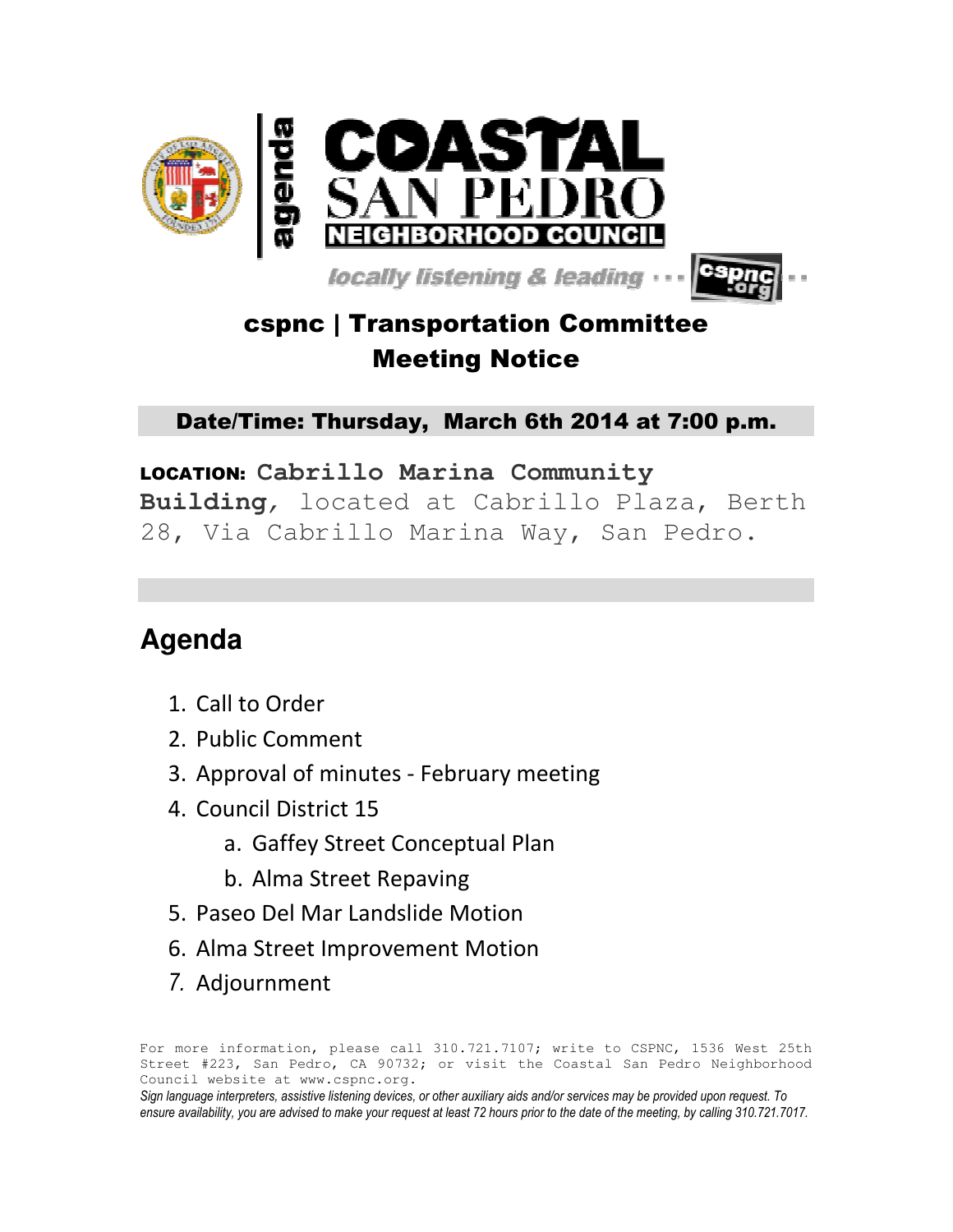



**February 18, 2014 Transportation Committee Meeting Minutes San Pedro Elks Lodge, 1748 Cumbre Dr, San Pedro, 5:30pm** 

- **1. Call to Order:**
- **2. Stakeholders Present:** John Vidovich, Chuck Hawly, Mike Browne, Dave Behar, Dan Malstrom, Lorraine McKinney, Hugh McKinney, Clay Marshall, James Dimon.
- **3. Public Comment:** Mike Browne expressed his concerns on non resident traffic on Paseo Del Mar and will submit a motion at next months meeting outlining recommended improvements. Dan Malstrom expressed his concerns on Alma Street specifically to bus traffic and said that LAUSD has an option to use Levenworth exit as an option. Clay Marshall expressed his frustration with Maxx Line 246 no longer serving San Pedro and that the committee should be an advocate for more bus accessibility. The McKinney's urged that the choke point on Hamilton in the Palisades needs to be addressed.

#### **4. Goals of the Transportation Committee:**

 Transportation Committee Chairman John Vidovich explained the role of this new Committee:

Whether it is explicitly recognized or not, committees and the people who serve on them have an underlying philosophy or belief about what they're doing. For some people the task element is primary. They may be particularly interested in the function or "product" of the committee and want to put their energy into this effort. Alternatively, they may have a general sense of wanting to work for the community in some tangible way, and serving on the committee fulfills that wish.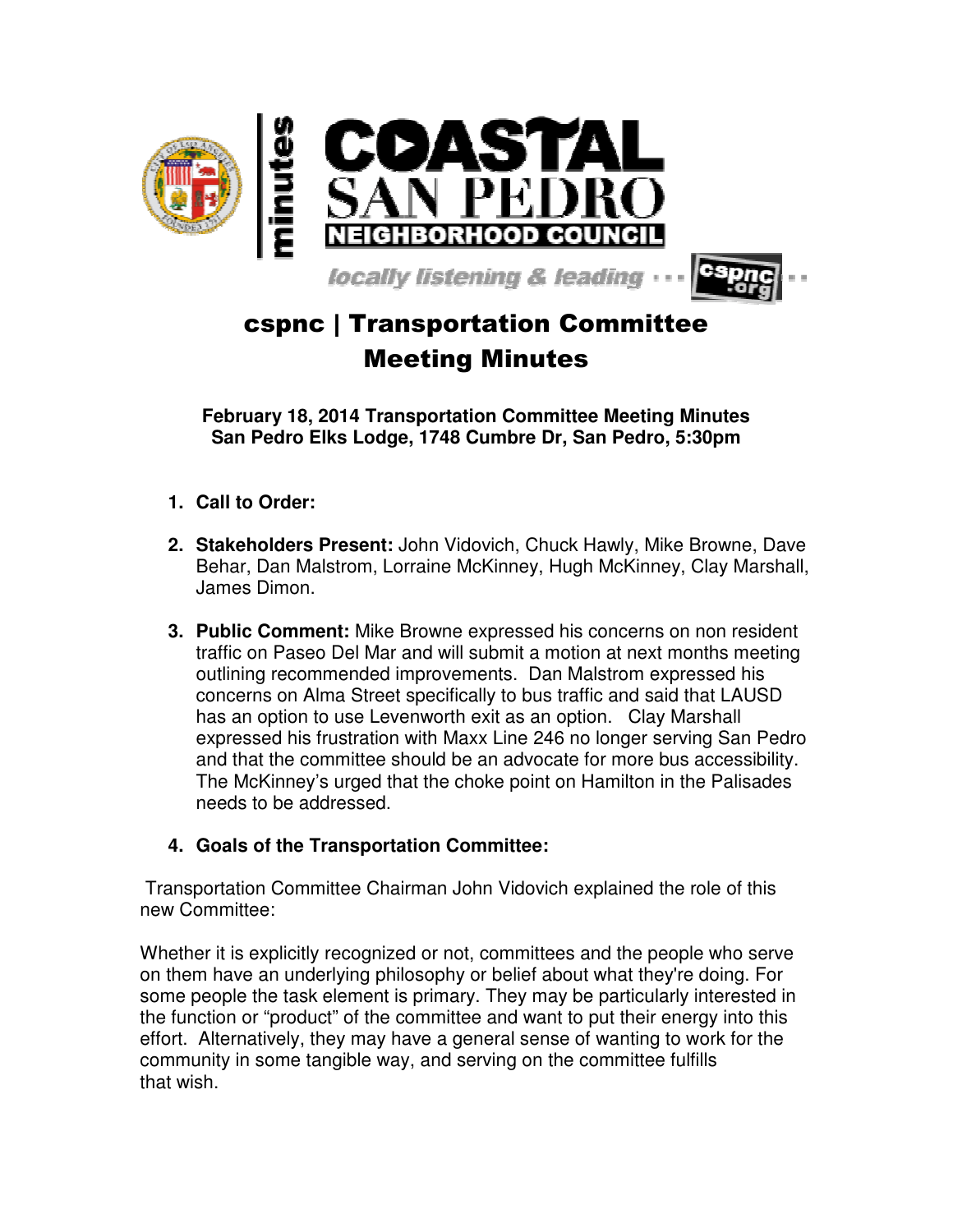Committee work also has a social nature. People may find committee work an opportunity to connect with others who share a similar passion. Thus, some people are involved because they are looking for a feeling of connection to other people and to the vital structures that make the Neighborhood Council work.

The Coastal San Pedro Neighborhood Council (CSPNC) Transportation Committee will consist of members of the community that are interested in or have expertise relevant to the duties of the Transportation. The chairman of the committee shall serve as a liaison to the CSPNC board, Department of Transportation, Bureau of Street Services and the Council Office.

The Transportation Committee shall advise and make recommendations to the board concerning all matters relating to the transportation within the CSPNC and the surrounding area, including, but not limited to, the need for the construction, operation, relocation, or improvement of streets, sidewalks, and bikeways, as well as the establishment and improvement of alternative methods of mass transportation.

The Transportation Committee shall report to the board and shall perform duties as the Board may request from time to time.

The Transportation Committee shall normally meet on the first Thursday of each month at 7:00 p.m.

- **5. Bike Lane Discussion:** The proposed new bike sharrows were discussed and the attached map was provide to stakeholders. Bike lanes are increasingly becoming an issue to traffic flow not only in the Palisades but City Wide.
- **6. Adjournment:** 6:30 pm

Submitted by: John N. Vidovich

Sign language interpreters, assistive listening devices, or other auxiliary aids and/or services may be provided upon request. To ensure availability, you are advised to make your request at least 72 hours prior to the date of the meeting, by calling 310.721.7017.

For more information, please call 310.721.7107; write to CSPNC, 1536 West 25th Street #223, San Pedro, CA 90732; or visit the Coastal San Pedro Neighborhood Council website at www.cspnc.org.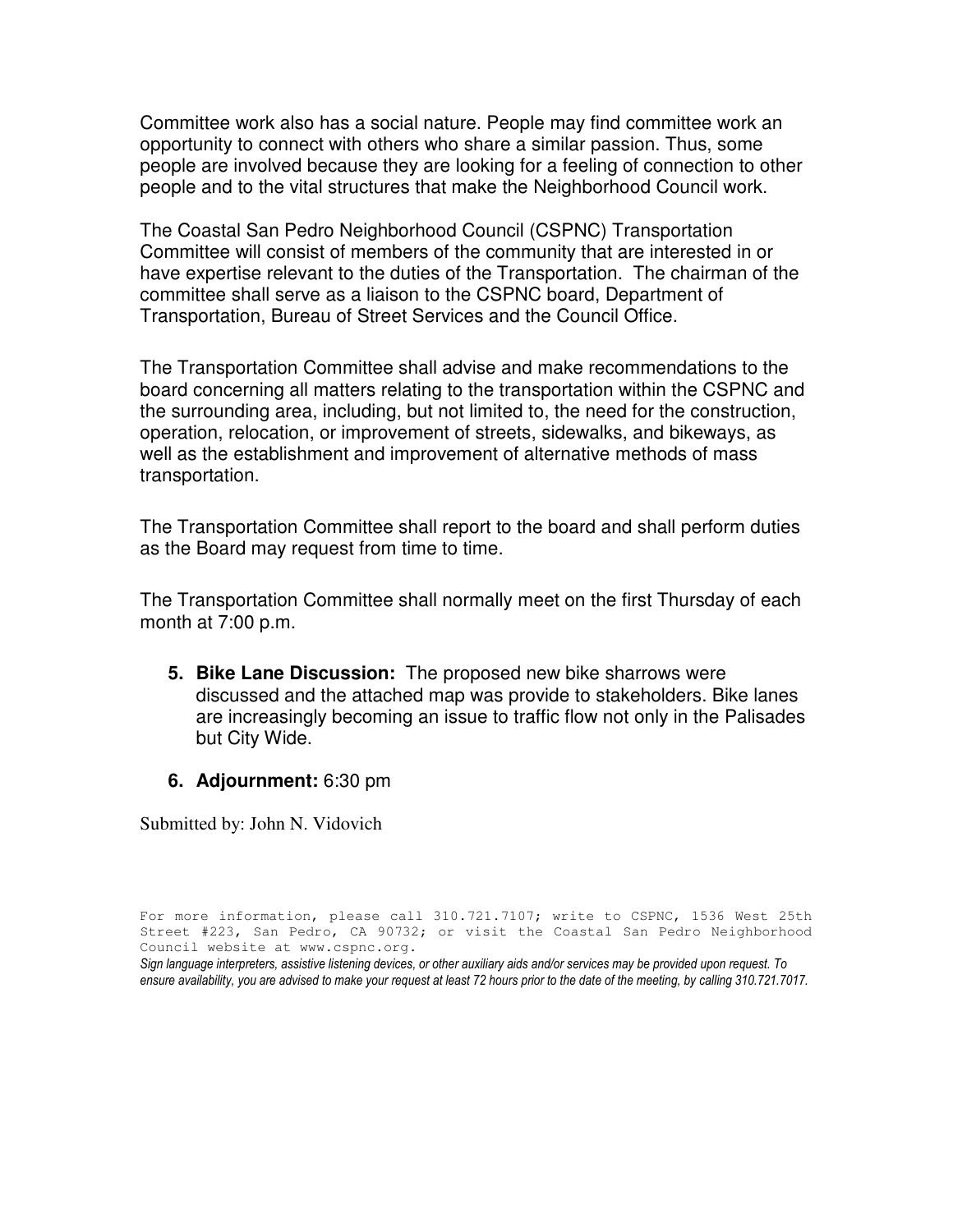



# **Improvements Information Gaffey Street Conceptual Plan**

**In close partnership with the Office of Joe Buscaino, Los Angeles City Council District 15 (CD15), LANI will engage community stakeholders in the process of developing a comprehensive plan for a series of transformative streetscape improvements to the main thoroughfare of Gaffey Street, from the 110 freeway to 9th Street, in San Pedro.**

**The resulting plan will focus on increasing access to transit, pedestrian and bicycle safety, with specific emphasis on strategies that promote revitalization efforts to support the area's numerous small businesses and celebrate its diverse cultural heritage.**

**At the culmination of the planning process, a comprehensive conceptual plan document will be developed that will provide:**

- **in-depth descriptions of the improvements agreed upon by the community including detailed drawings,**
- **cost estimates (with unit costs for project elements),**
- **develop strategies aimed at formation and implementation of a Business Improvement District,**
- **project phasing, and**
- **maintenance plans.**





#### **PROJECT PARTNERS** Council District 15 Los Angeles Department of Transportation





For additional information please call: Kate Mayerson, LANI Program Manager, 213 627-1822 ext. 18 Ana Dragin, Council District 15, 310-732-4515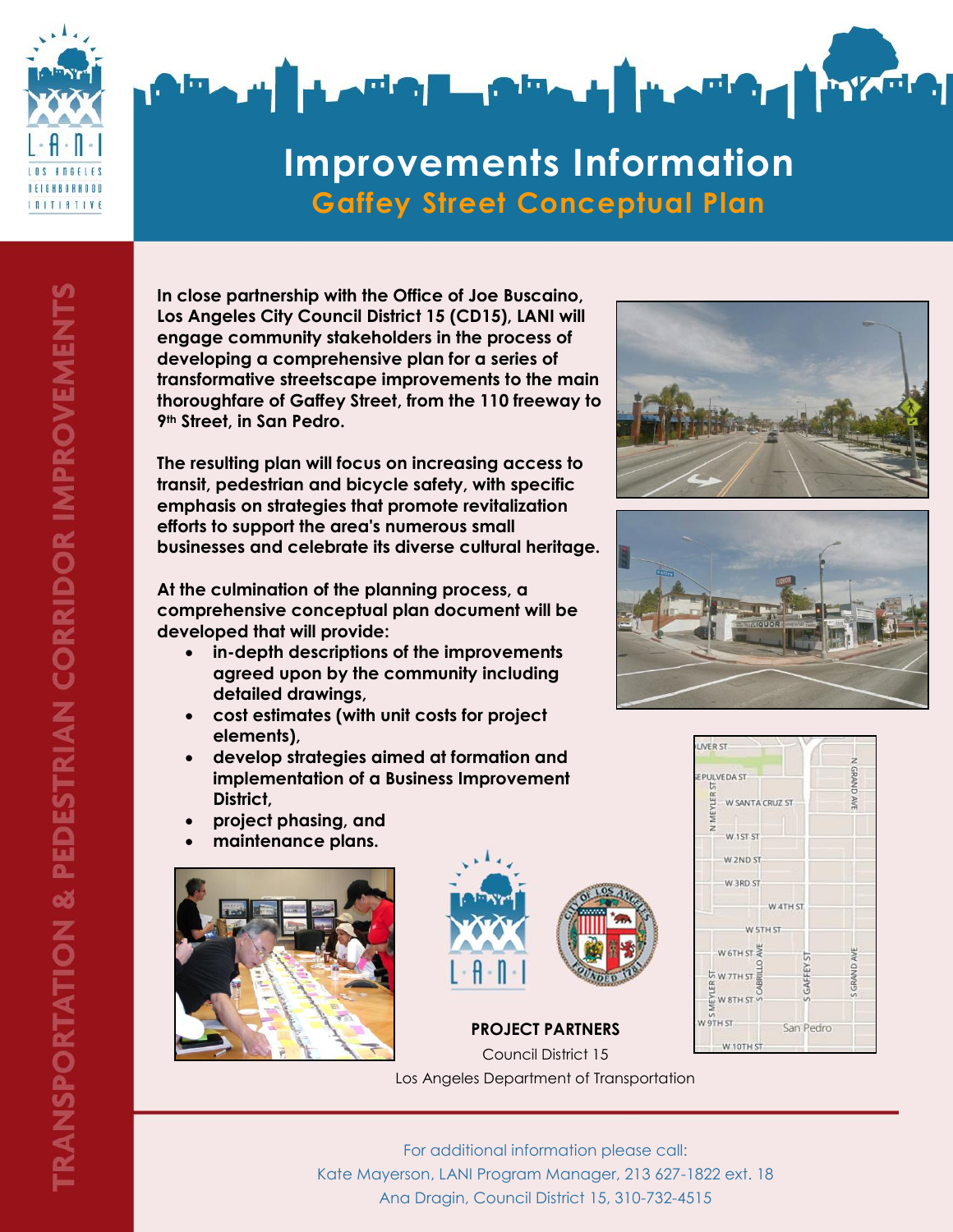



# **Mejoras información Gaffey Street Plan Conceptual**

**En estrecha colaboración con la Oficina de Joe Buscaino, Los Angeles City Distrito 15 del Consejo (CD15), LANI será involucrar a los interesados de la comunidad en el proceso de desarrollar un plan integral de una serie de mejoras a las calles de transformación en la calle principal de Gaffey Street, de la 110 a 9th St., en San Pedro.** 

**El plan resultante se centrará en aumentar el acceso al tránsito, peatones y la seguridad de la bicicleta, con especial énfasis en las estrategias que promueven los esfuerzos de revitalización de apoyo a numerosas pequeñas empresas de la zona y celebrar la diversidad de su patrimonio cultural.** 

**En la culminación del proceso de planificación, un documento exhaustivo plan conceptual será desarrollado que proporcione:** 

- **descripciones detalladas de las mejoras acordadas por la comunidad, incluyendo los planos detallados,**
- **Las estimaciones de costes (los costes unitarios de los elementos del proyecto),**
- **desarrollar estrategias encaminadas a la formación e implementación de un Distrito de Mejoramiento Comercial,**
- **El proyecto de eliminación gradual y**
- **Los planes de mantenimiento.**













Para más información adicional, por favor llame a: Kate Mayerson, LANI Program Manager, 213 627-1822 ext. 18 Ana Dragin, Council District 15, 310-732-4515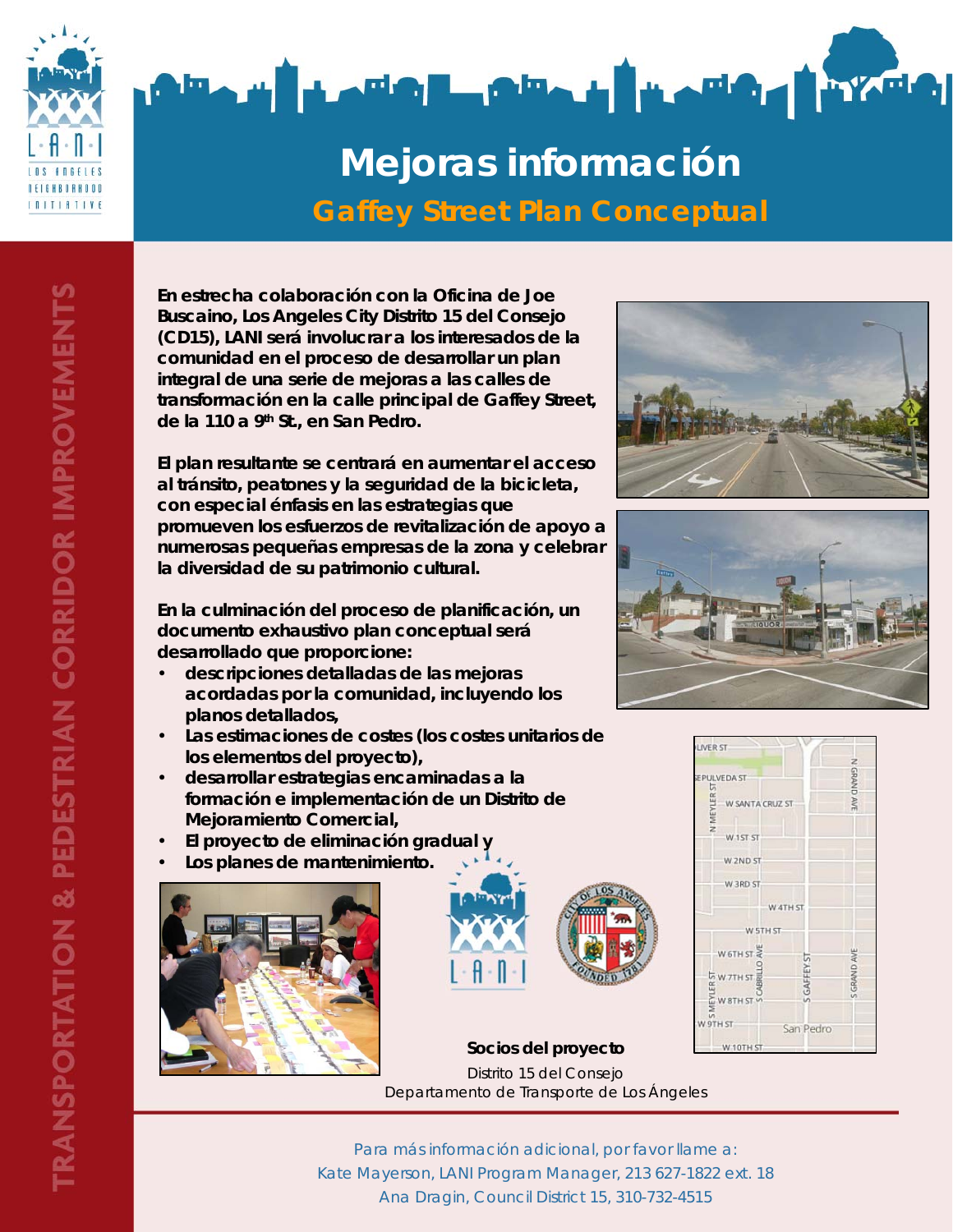### Motion to ensure proper safety and traffic control on South Alma Street to ensure roadway integrity once re-paved.

Whereas, City of Los Angeles, Public Works, has notified residents that South Alma Street will be undergoing a substantial re-pavement project beginning in March 2014 from 25<sup>th</sup> Street to 37<sup>th</sup> Street...

Whereas, Alma Street has seen substantial traffic increases by both vehicular and pedestrian users over the past few years due to the Paseo Del Mar Landslide and the opening of the San Pedro High Olguin Campus…

Whereas, the LA City has announced plans to create a 'sharrow' lane on South Alma Street between  $37^{th}$  Street and  $25^{th}$  Street (Northbound)...

Whereas, South Alma Street is not rated to withstand the stress of overweight vehicles (i.e., busses, commercial trucks, etc.) due to fill settling, the presence of water flow under the street and street engineering considerations all of which is evident by the rapid rise of manholes to several inches above street level and the rapid degradation of the street over a very short period of time (past couple years)…

The Coastal San Pedro Neighborhood Council is insisting that the following safety and traffic control measures are taken to preserve the integrity and safety of the newly paved street:

- Overweight vehicles must be advised to use alternate routes appropriate for their weight (i.e., Gaffey Street, etc.) via signage located at  $25^{th}$  Street and  $37^{th}$  Street on Alma Street and enhanced legal enforcement by LAPD.
- LAUSD must re-route school busses, and other overweight LAUSD vehicles, to utilize entrance and exit opportunities located on Gaffey Street (i.e., busses enter at Leavenworth Street and exit via Barlow Saxton Road at the Gaffey Street signal making a smooth one-way loop that minimizes traffic impacts on the community and other vehicles using the roadway around the school).
- LAUSD, in conjunction with neighboring residents, develop a traffic plan that encourages parents and students using vehicles to access the school in such a way to minimize impact on the local community and foster a stronger relationship with its neighbors.
- Additionally, the installation of speed humps must be strongly considered to help reduce the excessive speed of traffic using Alma Street and improve the safety for children, families, pedestrians and vehicles using the street.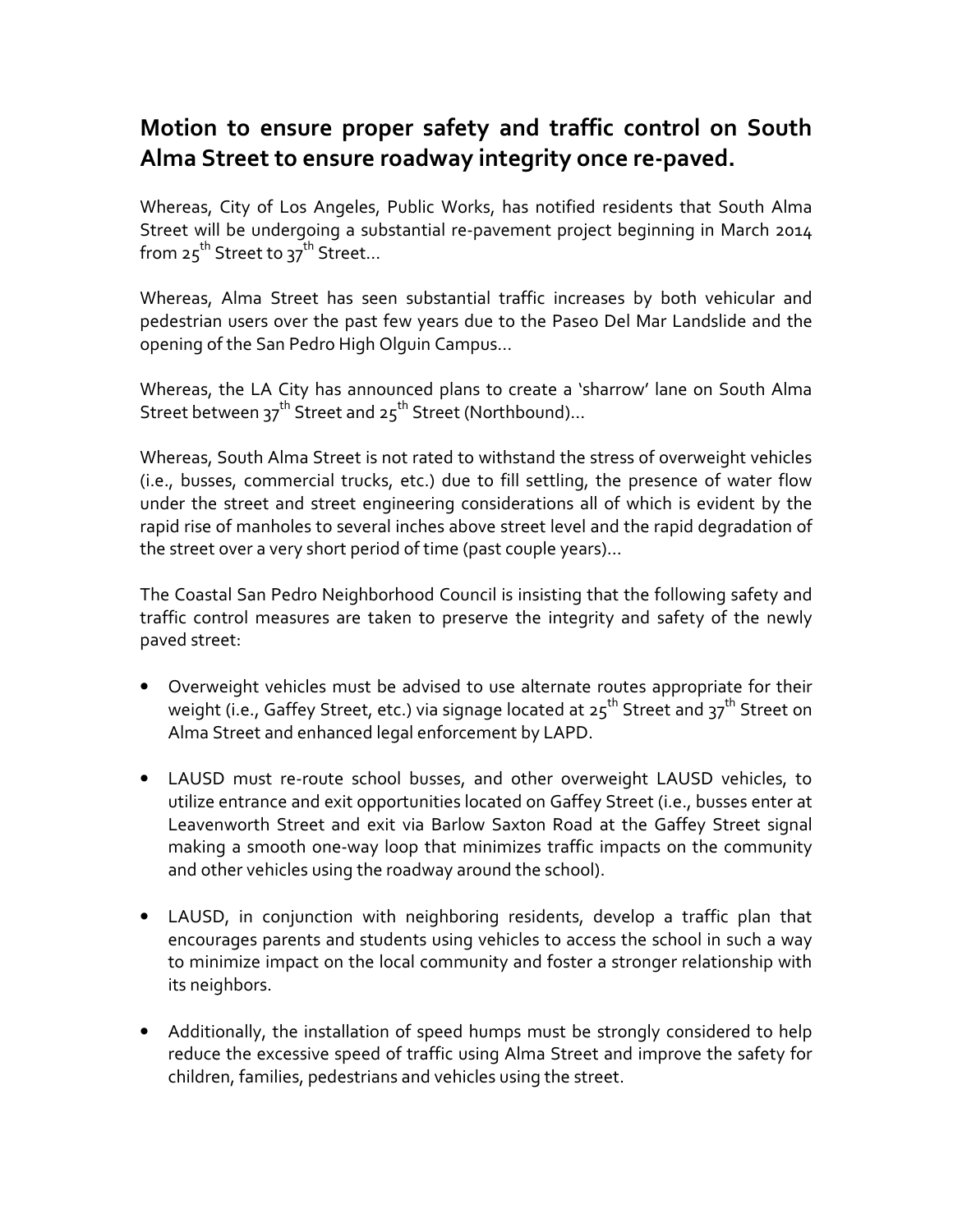Whereas it has been over two years since the landslide closed Paseo Del Mar

Whereas the City has indicated it would be a minimum of five years before the road could be rebuilt depending on the stability of the impacted land and City funding

Whereas the traffic issues triggered by the landslide and the opening of South Region High School 15 combined with the traffic issues in existence prior to the landslide have created an unsafe environment for the impacted stakeholders

Whereas there continues to be significant non-resident traffic driving to the dead end of Paseo Del Mar and then either making u-turn on Paseo Del Mar back to Gaffey Street or driving through adjacent streets to gain access to  $25<sup>th</sup>$  Street

Therefore, be it resolved, the CSPNC requests the City of Los Angeles Council District 15, Bureau of Engineering, and Department of Transportation to proceed urgently with traffic plan to install roundabouts on Paseo Del Mar at Roxbury and Barbara with raised medians and a "Road Closed" signs on the median along with illuminated crosswalks. In addition, Google and Yahoo should be requested to change the status of Paseo Del Mar at Weymouth as closed in their map system. Finally, the City funding for the rebuilding of Paseo Del Mar should also be used for any cost of traffic mitigation to make the impacted neighborhoods safe.